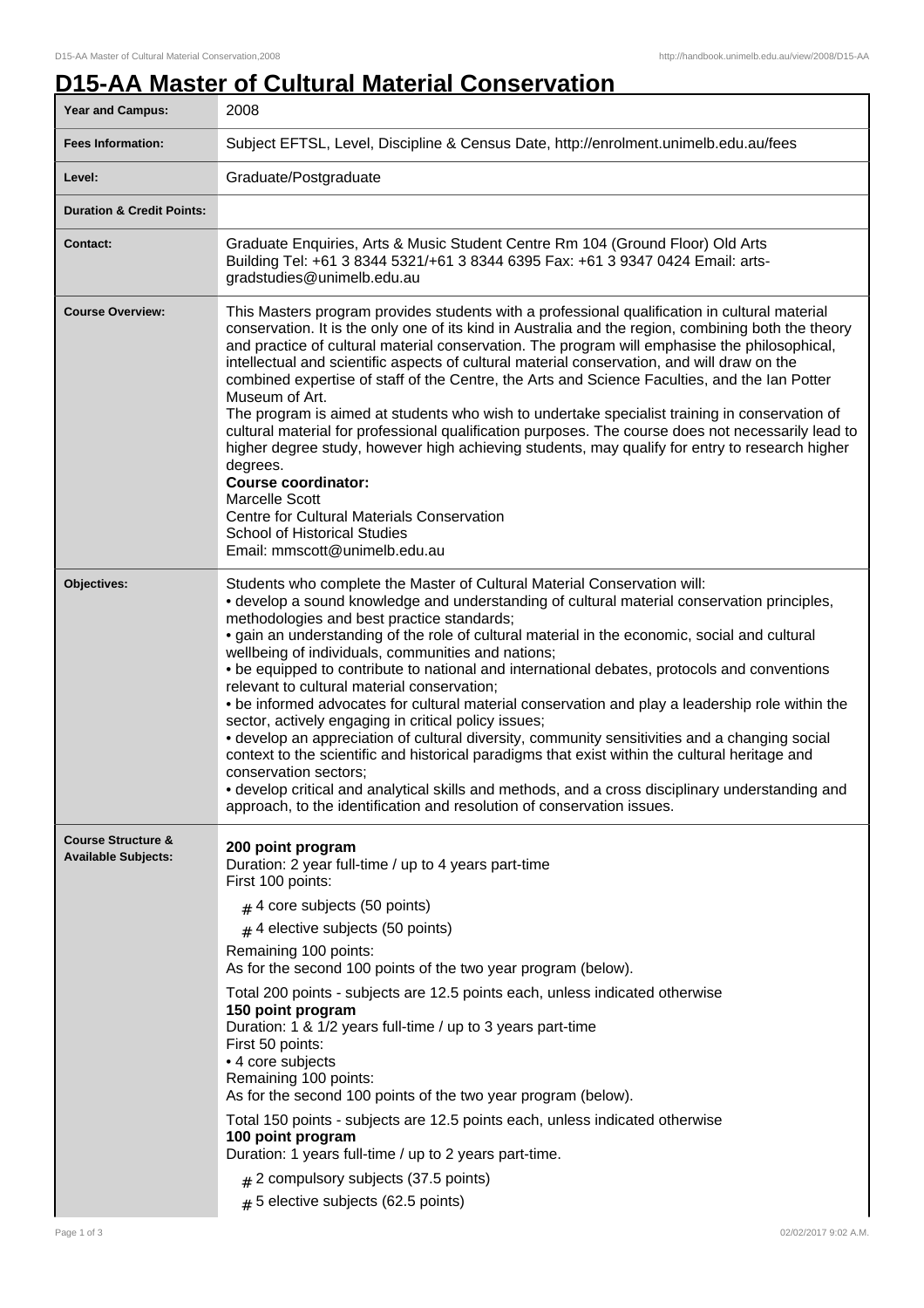|                            | or<br>2 compulsory subjects (37.5 points)<br>#<br>Minor thesis (37.5 points)<br>#<br>2 elective subject (25 points)<br>#<br>Total 100 points - subjects are 12.5 points each unless indicated otherwise indicated                                |                                   |                          |
|----------------------------|--------------------------------------------------------------------------------------------------------------------------------------------------------------------------------------------------------------------------------------------------|-----------------------------------|--------------------------|
| <b>Subject Options:</b>    | First 100 points                                                                                                                                                                                                                                 |                                   |                          |
|                            | Core subjects                                                                                                                                                                                                                                    |                                   |                          |
|                            | <b>Subject</b>                                                                                                                                                                                                                                   | <b>Study Period Commencement:</b> | <b>Credit</b><br>Points: |
|                            | 108-444 Conservation Professional Practices                                                                                                                                                                                                      | Semester 1                        | 12.50                    |
|                            | 108-445 RESPECT                                                                                                                                                                                                                                  | Semester 2                        | 12.50                    |
|                            | 108-446 Introduction to Materials and Techniques                                                                                                                                                                                                 | Semester 1                        | 12.50                    |
|                            | 108-447 Preventive Conservation                                                                                                                                                                                                                  | Semester 2                        | 12.50                    |
|                            | 108-448 Conservation Assessment and Treatment 1                                                                                                                                                                                                  | Semester 2                        | 12.50                    |
|                            | 108-449 Conservation Materials Chemistry                                                                                                                                                                                                         | Semester 1                        | 12.50                    |
|                            | 108-450 Analytical Chemistry in Conservation                                                                                                                                                                                                     | Semester 2                        | 12.50                    |
|                            | 108-451 Technical Examination and Documentation                                                                                                                                                                                                  | Semester 1                        | 12.50                    |
|                            | Second 100 points<br><b>Compulsory Subjects</b><br><b>Subject</b>                                                                                                                                                                                | <b>Study Period Commencement:</b> | <b>Credit</b><br>Points: |
|                            | 108-541 Conservation Assessment and Treatment 2                                                                                                                                                                                                  | Semester 1                        | 25                       |
|                            | 108-542 Conservation Internship                                                                                                                                                                                                                  | Semester 1, Semester 2            | 12.50                    |
|                            | Elective subjects                                                                                                                                                                                                                                |                                   |                          |
|                            | <b>Subject</b>                                                                                                                                                                                                                                   | <b>Study Period Commencement:</b> | <b>Credit</b><br>Points: |
|                            | 108-539 Conservation Intensive                                                                                                                                                                                                                   | Semester 2                        | 12.50                    |
|                            | 108-540 Materials and Techniques of Artefacts                                                                                                                                                                                                    | Semester 1                        | 12.50                    |
|                            | 108-544 Minor Thesis - Conservation                                                                                                                                                                                                              | Semester 1, Semester 2            | 37.50                    |
| <b>Entry Requirements:</b> | For the 200 point program:<br>• an undergraduate degree in a cognate discipline with a grade average of at least H2B (70%) in<br>the relevant subjects, or equivalent.                                                                           |                                   |                          |
|                            | For the 150 point program:<br>• an undergraduate degree in a cognate discipline with a grade average of at least H2B (70%) in<br>the relevant subjects and at least one year of full time documented relevant work experience, or<br>equivalent. |                                   |                          |
|                            | For the 100 point program:<br>• an honours degree in a cognate discipline with at least a H2B (70%), or equivalent; or                                                                                                                           |                                   |                          |